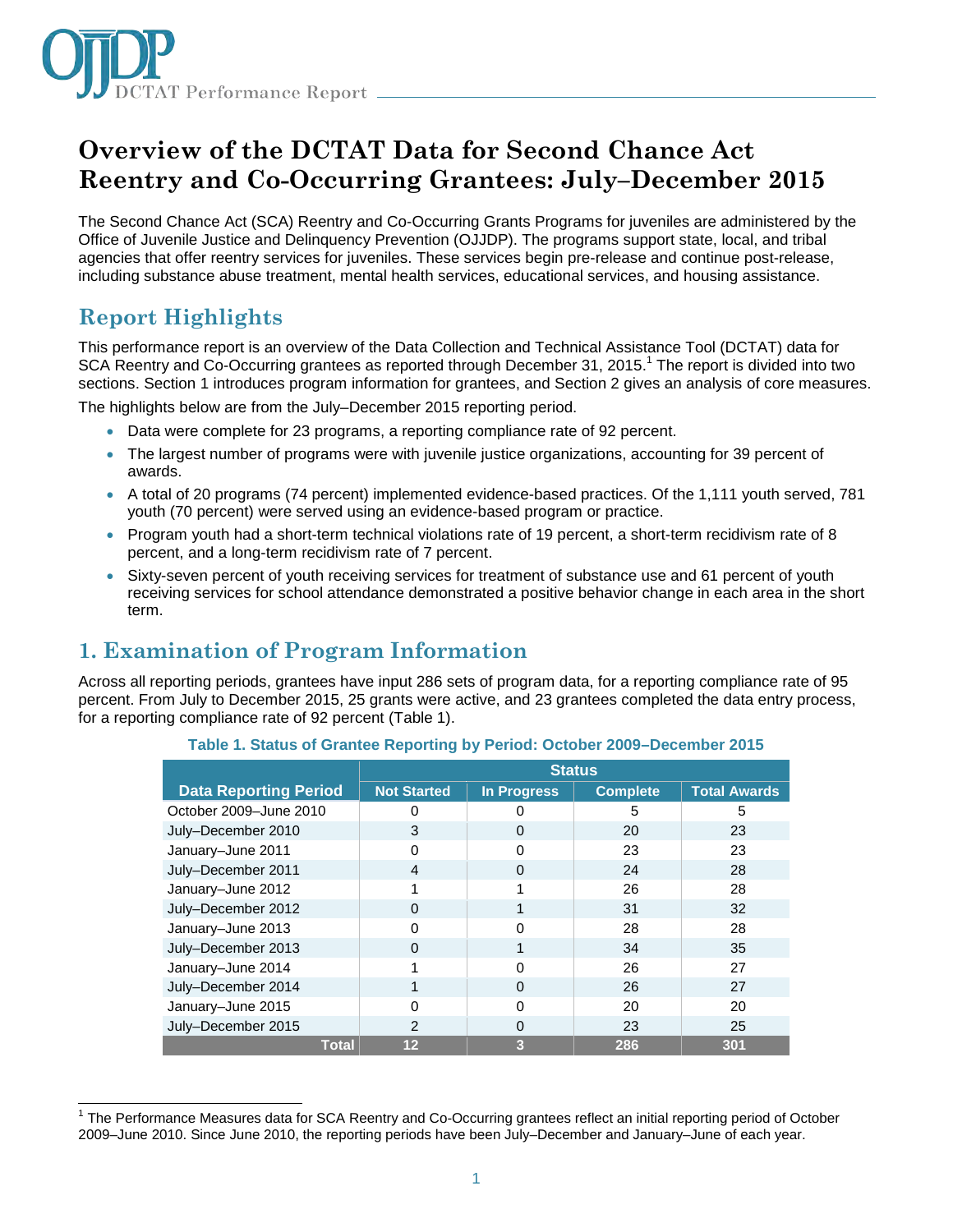Table 2 presents aggregate demographic data for January 2013 to December 2015 and the number of grantees serving each population. Targeted services include any approaches specifically designed to meet the needs of the intended population (e.g., gender-specific, culturally based, and developmentally appropriate services).

The target population information is only required to be reported once in the DCTAT. However, grantees may update their target population to best fit their program during the life of the award. The slight variation in numbers between each reporting period is caused by the number of active or inactive federal awards during the reporting period or additional services that grantees may have added to their programs.

|                                                | <b>Grantees Serving Group During Reporting Period</b> |                                  |                              |                                  |                              |                                  |
|------------------------------------------------|-------------------------------------------------------|----------------------------------|------------------------------|----------------------------------|------------------------------|----------------------------------|
| <b>Population</b>                              | January-<br><b>June 2013</b>                          | July-<br><b>December</b><br>2013 | January-<br><b>June 2014</b> | July-<br><b>December</b><br>2014 | January-<br><b>June 2015</b> | July-<br><b>December</b><br>2015 |
| <b>Race/Ethnicity</b>                          |                                                       |                                  |                              |                                  |                              |                                  |
| American Indian/Alaska<br><b>Native</b>        | 11                                                    | 13                               | 10                           | 11                               | 6                            | 5                                |
| Asian                                          | 12                                                    | 9                                | $\overline{7}$               | 11                               | 4                            | $\mathbf{3}$                     |
| Black/African American                         | 27                                                    | 26                               | 23                           | 29                               | 19                           | 17                               |
| Hispanic or Latino (of<br>Any Race)            | 25                                                    | 24                               | 21                           | 25                               | 18                           | 16                               |
| Native Hawaiian and<br>Other Pacific Islander  | 5                                                     | 8                                | $\overline{7}$               | $\overline{7}$                   | 3                            | $\overline{c}$                   |
| <b>Other Race</b>                              | 9                                                     | 11                               | 9                            | 12                               | 9                            | $\,8\,$                          |
| White/Caucasian                                | 19                                                    | 18                               | 15                           | 20                               | 16                           | 16                               |
| Caucasian/Non-Latino                           | 14                                                    | 14                               | 13                           | 16                               | 16                           | 14                               |
| Youth Population Not<br>Served Directly        | $\mathbf{1}$                                          | 3                                | 4                            | $\overline{c}$                   | 1                            | 5                                |
| <b>Justice System Status</b>                   |                                                       |                                  |                              |                                  |                              |                                  |
| At-Risk Population (No<br>Prior Offense)       | 3                                                     | 4                                | 3                            | 3                                | 5                            | $\overline{4}$                   |
| <b>First-Time Offenders</b>                    | 16                                                    | 15                               | 13                           | 18                               | 12                           | 10                               |
| <b>Repeat Offenders</b>                        | 28                                                    | 27                               | 23                           | 28                               | 18                           | 16                               |
| Sex Offenders                                  | 14                                                    | 14                               | 11                           | 14                               | 12                           | 10                               |
| <b>Status Offenders</b>                        | 5                                                     | 6                                | 5                            | 8                                | 8                            | 8                                |
| <b>Violent Offenders</b>                       | 22                                                    | 21                               | 18                           | 20                               | 13                           | 12                               |
| Youth Population Not<br>Served Directly        | 2                                                     | 4                                | 5                            | $\overline{4}$                   | $\overline{c}$               | 5                                |
| Gender                                         |                                                       |                                  |                              |                                  |                              |                                  |
| Male                                           | 28                                                    | 28                               | 23                           | 29                               | 20                           | 17                               |
| Female                                         | 26                                                    | 25                               | 21                           | 26                               | 18                           | 14                               |
| Youth Population Not<br>Served Directly        | $\mathbf{1}$                                          | 3                                | 4                            | $\mathbf{3}$                     | 1                            | 5                                |
| Age                                            |                                                       |                                  |                              |                                  |                              |                                  |
| $0 - 10$                                       | 0                                                     | $\mathbf 0$                      | 0                            | $\mathbf 0$                      | 0                            | 0                                |
| $11 - 18$                                      | 29                                                    | 28                               | 23                           | 29                               | 19                           | 16                               |
| Over 18                                        | 13                                                    | 11                               | 10                           | 12                               | 8                            | $\overline{7}$                   |
| Youth Population Not<br><b>Served Directly</b> | 1                                                     | 3                                | 4                            | 3                                | 1                            | 5                                |
| <b>Geographic Area</b>                         |                                                       |                                  |                              |                                  |                              |                                  |
| Rural                                          | $\boldsymbol{9}$                                      | 8                                | 8                            | 12                               | 12                           | 11                               |
| Suburban                                       | 15                                                    | 14                               | 12                           | 15                               | 13                           | 10                               |
| Tribal                                         | $\mathfrak{S}$                                        | $\overline{4}$                   | $\mathbf{3}$                 | $\mathfrak{Z}$                   | $\overline{4}$               | $\mathfrak{S}$                   |
| Urban                                          | 25                                                    | 23                               | 21                           | 26                               | 17                           | 15                               |
| Youth Population Not<br>Served Directly        | $\mathbf{1}$                                          | $\ensuremath{\mathsf{3}}$        | $\overline{4}$               | $\mathbf{3}$                     | $\mathbf{1}$                 | $\,$ 5 $\,$                      |

#### **Table 2. Grantees Serving Target Populations: January 2013–December 2015**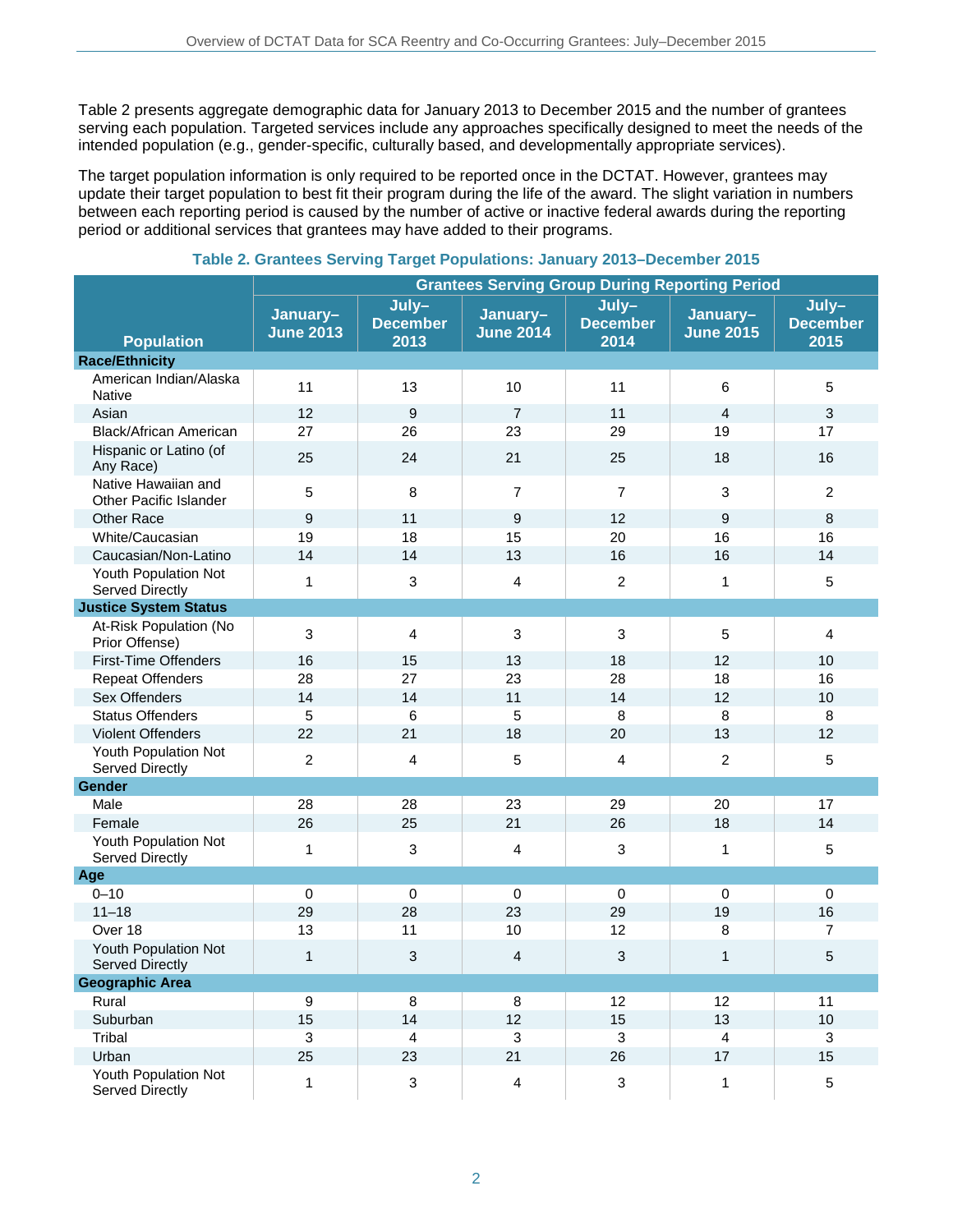| <b>Other</b>         |                           |                    |     |     |                |                |
|----------------------|---------------------------|--------------------|-----|-----|----------------|----------------|
| <b>Mental Health</b> | 28                        | 28                 | 24  | ا ب | ິ<br><u>_</u>  |                |
| Substance Abuse      | 28                        | 28                 | 24  | 30  | 24<br><u>.</u> | $\overline{a}$ |
| Truant/Dropout       | $\mathcal{L}$<br><u>.</u> | $\sim$<br><u>_</u> | 1 O | 25  | Ιċ             |                |

### *1.1 Evidence-Based Programming and Funding Information*

Approximately 63 percent (\$9,160,172) of federal funds were being spent by active grantees who had implemented evidence-based programs and practices (Figure 1). This percentage includes those with a data entry status of either "in progress" or "complete."

#### **Figure 1. Grant Funds for Evidence-Based Programs and Practices: July–December 2015**



Many grantees and subgrantees are implementing evidence-based practices. During the July–December 2015 reporting period, 20 programs (74 percent) implemented such practices (Figure 2). In addition, the majority of grantees reported offering a combination of pre- and post-release services.

#### **Figure 2. Evidence-Based Practices and Programs by Reporting Period: October 2009–December 2015**

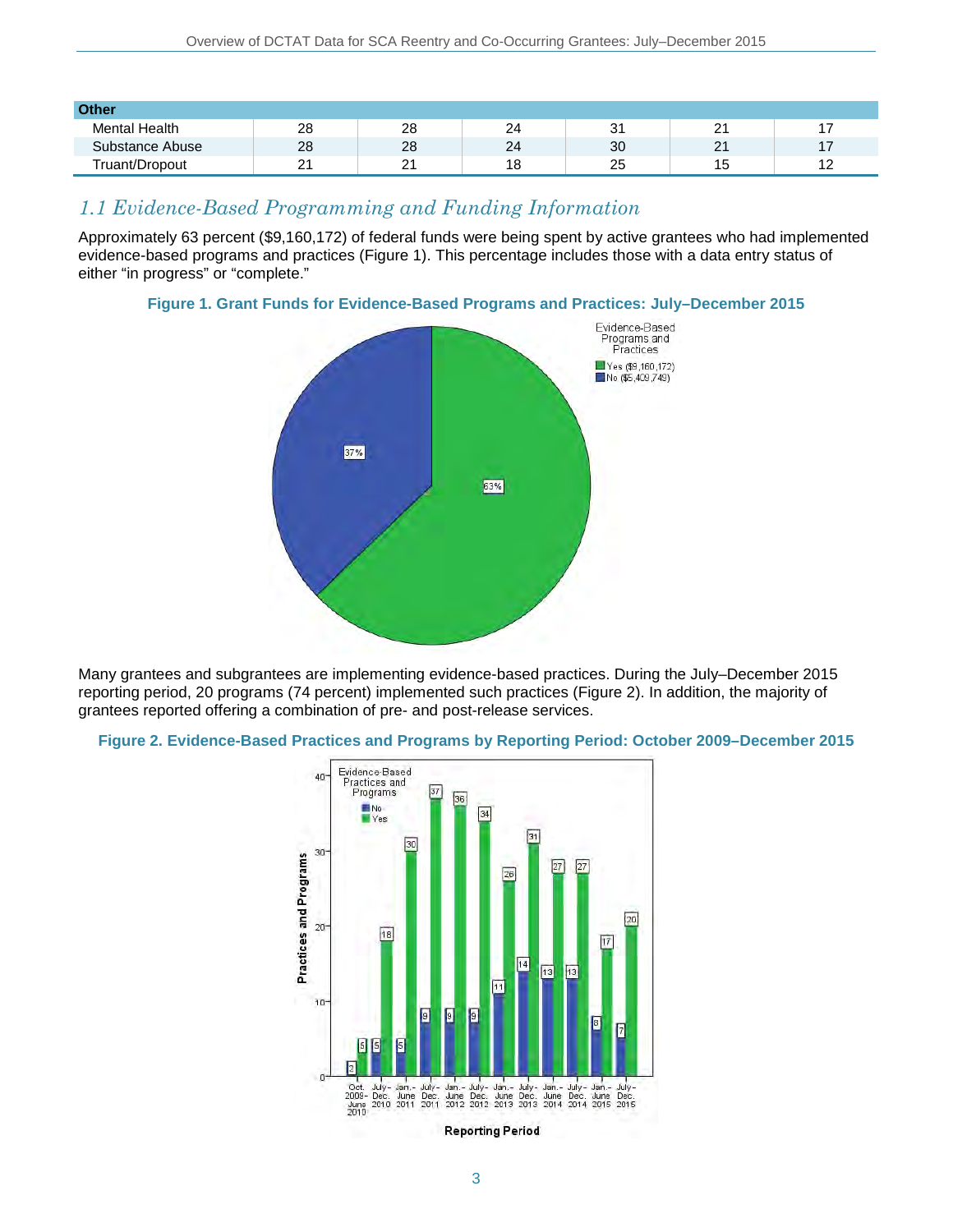## *1.2 Analysis of Baseline Recidivism Data*

The baseline measures were established by OJJDP so that each grantee can report on the level of activity before the start of the award. Grantees are only asked to answer these questions during their first reporting period, regardless of whether they have award activity to report.

Analysis of the baseline recidivism data for July–December 2015 revealed that 126 youth were enrolled at the beginning of the grant period (Table 3). Of those, 118 youth had been adjudicated on more than one occasion. This represents a baseline recidivism rate of 94 percent. Recidivism rates are expected to be significant in SCA programs, because most of the participants are involved in the justice system and have committed one or more offenses. However, this rate is based on baseline recidivism data reported by 5 grantees and subgrantees, with responses ranging from 1 to 69. Thirteen organizations indicated that no program youth had been adjudicated on more than one occasion at the beginning of the grant period. As such, these numbers should be interpreted with caution.

#### **Table 3. Baseline Recidivism Measures for Program Youth: July–December 2015**

| <b>Performance Measure</b>                                                        | <b>Data</b>      |
|-----------------------------------------------------------------------------------|------------------|
| Program youth who had been adjudicated on more than one occasion                  | 118              |
| Program youth who qualified for the Reentry Program at the beginning of the grant | 220              |
| Enrollment at the beginning of the grant period                                   | 126              |
| Percentage of program youth who had been adjudicated on more than one occasion    | 94%<br>(118/126) |

Analysis of grantee and subgrantee implementing organizations for this period revealed that the largest numbers of programs were with juvenile justice organizations, accounting for 39 percent of awards, and units of local government represented 28 percent (Figure 3).



#### **Figure 3. Implementing Organizations (Percentage by Type): July–December 2015**

In examining grant amounts by state for the most recent reporting period, Washington received the most funds, followed by California. A more comprehensive comparison of federal award amounts is shown in Table 4.

Type of Implementing Organization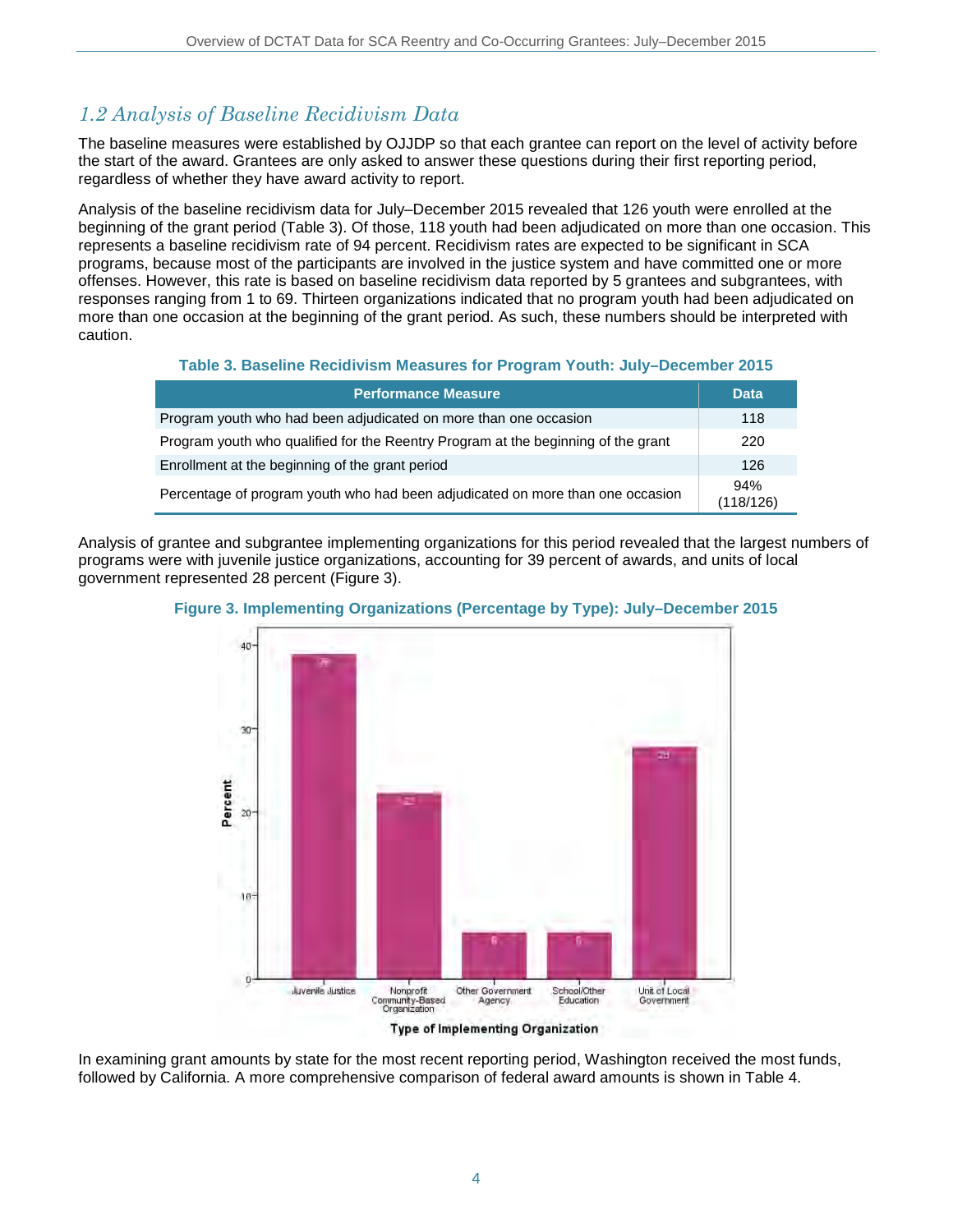| <b>Grantee State</b> | <b>Federal Award Amount (Dollars)</b> |
|----------------------|---------------------------------------|
| AZ.                  | 750,000                               |
| CA                   | 1,349,967                             |
| CO                   | 599,498                               |
| <b>MA</b>            | 1,065,601                             |
| <b>NF</b>            | 550,585                               |
| OH                   | 1,319,119                             |
| WA                   | 1,350,000                             |

#### **Table 4. Federal Award Amount by State: July–December 2015**

### **2. Analysis of Core Measures**

The next section presents an aggregate of performance measures data (Table 5). Of the 1,111 youth served by grantees, 781 youth (70 percent) were served using an evidence-based program or practice. In addition, 63 percent (331) of eligible youth exited programs after completing program requirements. Each grantee defines the requirements needed for a youth to complete each program. Sometimes a program cannot be completed in the 6 months represented by the reporting period. For example, in one program, youth have to complete 9 months of mentoring to be considered successful. If a youth exits such a program for any reason before 9 months of mentoring is complete, he or she is considered unsuccessful. The lack of a shorter-term definition for program completion, therefore, decreases the overall program completion rate.

#### **Table 5. Performance Measures for Program Youth Served and Exiting Programs: July–December 2015**

| <b>Performance Measure</b>                                                | Youth | <b>Percent</b> |
|---------------------------------------------------------------------------|-------|----------------|
| Youth served                                                              | 1.111 | N/A            |
| Youth served using an evidence-based program or practice                  | 781   | 70             |
| <b>Performance Measure</b>                                                | Youth | <b>Percent</b> |
| Youth who exited the program (either successfully or<br>unsuccessfully)   | 523   | N/A            |
| Youth who exited the program having completed all program<br>requirements | 331   | 63             |

The success of the SCA Reentry and Co-Occurring Grants Program is largely dependent on the reoffending rates of the program youth. Technical violations and actual new adjudications are measured separately to allow for a better understanding of the population served by the grant. As shown in Table 6, 856 youth were tracked for technical violations. Of those, 101 were committed to a juvenile residential facility, 2 were sentenced to adult prison, and 61 received some other sentence as a result of a technical violation during the reporting period.

Long-term measurement of technical violations revealed that 353 youth who exited the program 6 to 12 months before the end of the reporting period were tracked for technical violations. Of those, 45 were committed to a juvenile residential facility, 1 was sentenced to adult prison, and 13 received some other sentence as the result of a technical violation.

**Table 6. Technical Violation Measures for Program Youth Tracked: July–December 2015**

| <b>Performance Measure: Short Term</b>                                                                        | <b>Youth</b> | <b>Percent</b> |
|---------------------------------------------------------------------------------------------------------------|--------------|----------------|
| Program youth tracked for technical violations                                                                | 856          | N/A            |
| Program youth committed to a juvenile residential facility                                                    | 101          | 12             |
| Youth sentenced to adult prison                                                                               | 2            | $<$ 1          |
| Youth who received some other sentence                                                                        | 61           | 7              |
| Youth under some form of punishment<br><b>Total</b>                                                           | 164/856      | 19             |
| <b>Performance Measure: Long Term</b>                                                                         | <b>Youth</b> | <b>Percent</b> |
| Program youth who exited the program 6–12 months ago and<br>were tracked for technical violations             | 353          | N/A            |
| Program youth who exited the program 6–12 months ago and<br>were committed to a juvenile residential facility | 45           | 13             |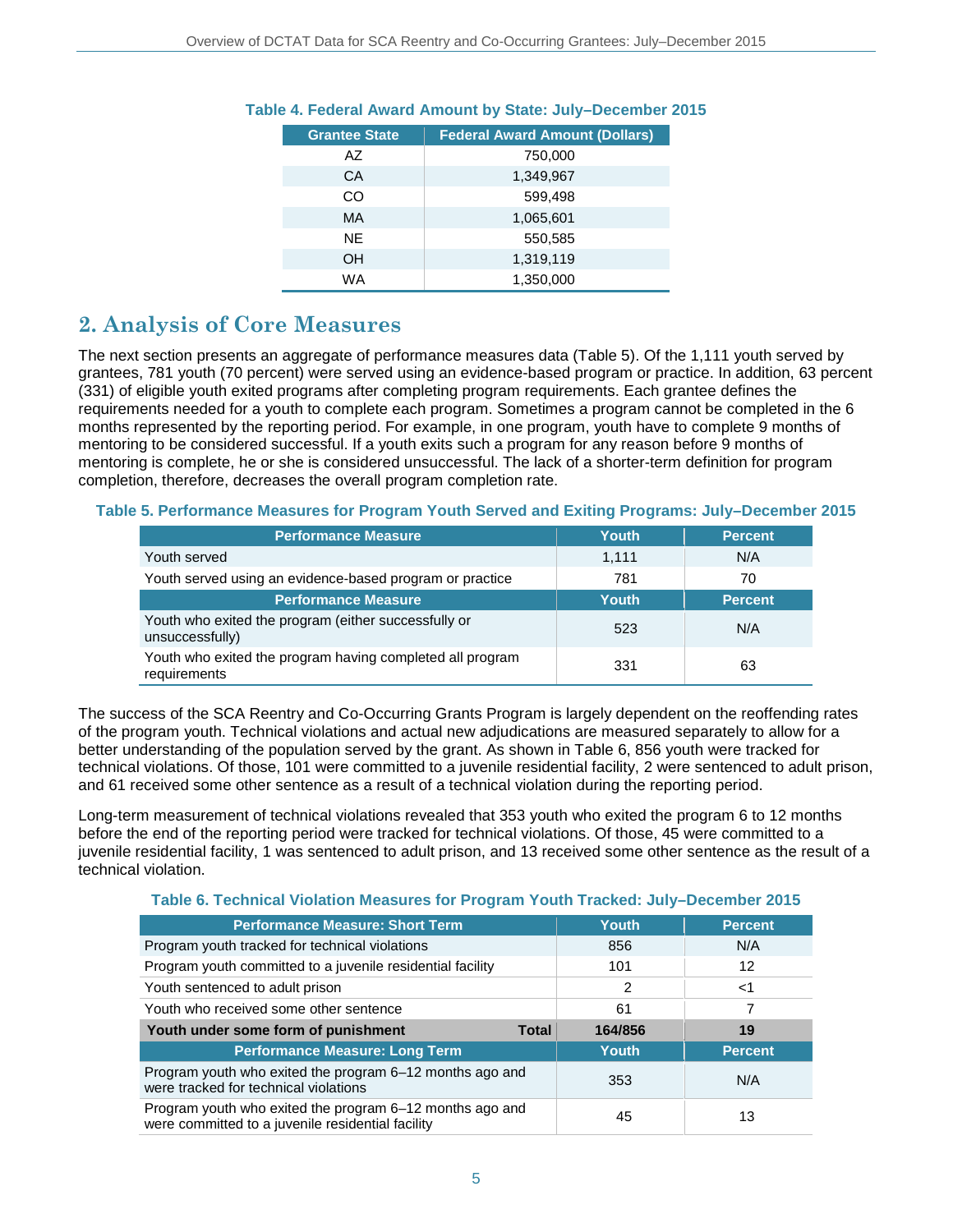| Youth who exited the program 6-12 months ago and were<br>sentenced to adult prison |        |  |
|------------------------------------------------------------------------------------|--------|--|
| Youth who exited the program 6–12 months ago and received<br>some other sentence   | 13     |  |
| Total<br>Youth under some form of punishment                                       | 59/353 |  |

As shown in Table 7, of the 875 program youth who were tracked for adjudications during the reporting period, 36 (4 percent) were committed to a juvenile residential facility as the result of a new adjudication. Moreover, 10 were sentenced to adult prison, and 24 were given some other sentence during the reporting period.

Long-term recidivism data showed that 440 youth had exited the program 6 to 12 months ago and were tracked for new adjudications during the reporting period. Of those, 12 (3 percent) were recommitted to a juvenile residential facility, 5 were sentenced to adult prison, and 13 were given some other sentence as the result of a new adjudication.

**Table 7. Recidivism Measures for Program Youth Tracked: July–December 2015**

| <b>Performance Measure: Short Term</b>                                                                          | Youth  | <b>Percent</b> |
|-----------------------------------------------------------------------------------------------------------------|--------|----------------|
| Program youth tracked for new adjudications                                                                     | 875    | N/A            |
| Program youth committed to a juvenile residential facility                                                      | 36     | 4              |
| Youth sentenced to adult prison                                                                                 | 10     |                |
| Youth given some other sentence                                                                                 | 24     | 3              |
| Youth under some form of punishment<br>Total                                                                    | 70/875 | 8              |
| <b>Performance Measure: Long Term</b>                                                                           | Youth  | <b>Percent</b> |
| Program youth who exited the program 6–12 months ago and<br>were tracked for new adjudications                  | 440    | N/A            |
| Program youth who exited the program 6–12 months ago and<br>were recommitted to a juvenile residential facility | 12     | 3              |
| Youth who exited the program 6–12 months ago and were<br>sentenced to adult prison                              | 5      |                |
| Youth who exited the program 6–12 months ago and were given<br>some other sentence                              | 13     | 3              |
| Youth under some form of punishment<br>Total                                                                    | 30/440 |                |

A more comprehensive comparison of short-term recidivism rates by reporting period is shown in Figure 4. Overall, rates have remained fairly consistent since the first two reporting periods, with a decline by at least half since January 2015.

**Figure 4. Short-Term Recidivism Rates among Program Youth by Reporting Period: October 2009–December 2015**

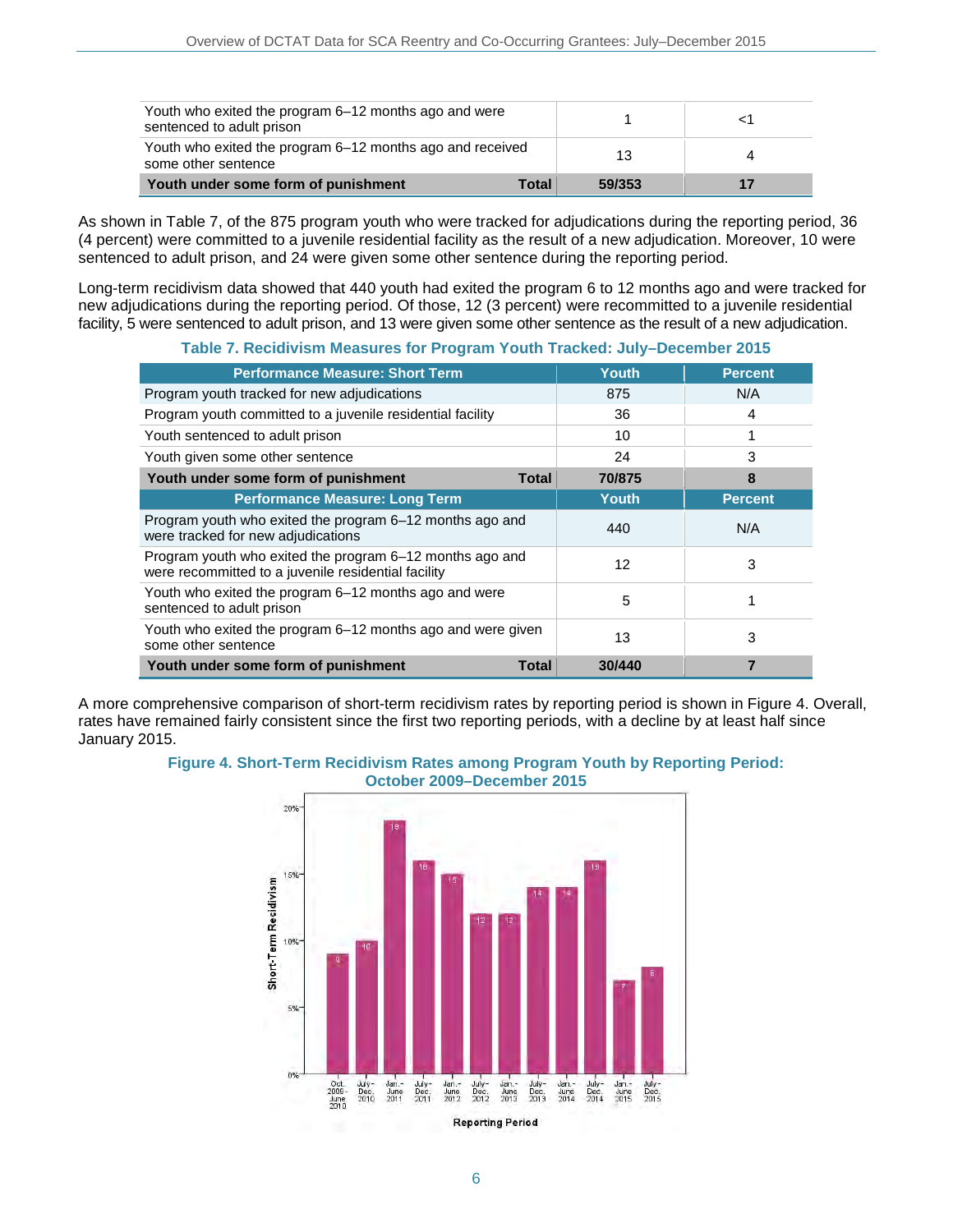Likewise, Figure 5 shows a comparison of the long-term recidivism rates by reporting period. Please note that data were not available for the initial reporting period. As with short-term recidivism, long-term analysis of this measure revealed relatively stable rates over time. There was a 5 percentage point decrease in the long-term recidivism rate for the most recent reporting period.



**Figure 5. Long-Term Recidivism Rates among Program Youth by Reporting Period: July 2010–December 2015**

Grantees provided youth with substance use counseling and mental health and housing services (Figure 6). Of the 241 youth identified as needing substance use counseling, 207 youth (86 percent) actually received this service. In addition, 286 eligible youth (87 percent) received mental health services, and 106 youth successfully found housing during the reporting period. The number of assessments conducted compared with the actual enrollment in the provided services could differ within the reporting cycle. Youth may have been assessed in a prior reporting period, and actual enrollment could be delayed into a future reporting period. In addition, SCA Reentry and Co-Occurring programs accept referrals for participants who have been assessed from another agency. These two factors contribute to the variation in the number of participants assessed as needing various services compared with the number enrolled.



#### **Figure 6. Program Youth Needing Services Compared with Youth Enrolled, by Type of Service: July–December 2015**